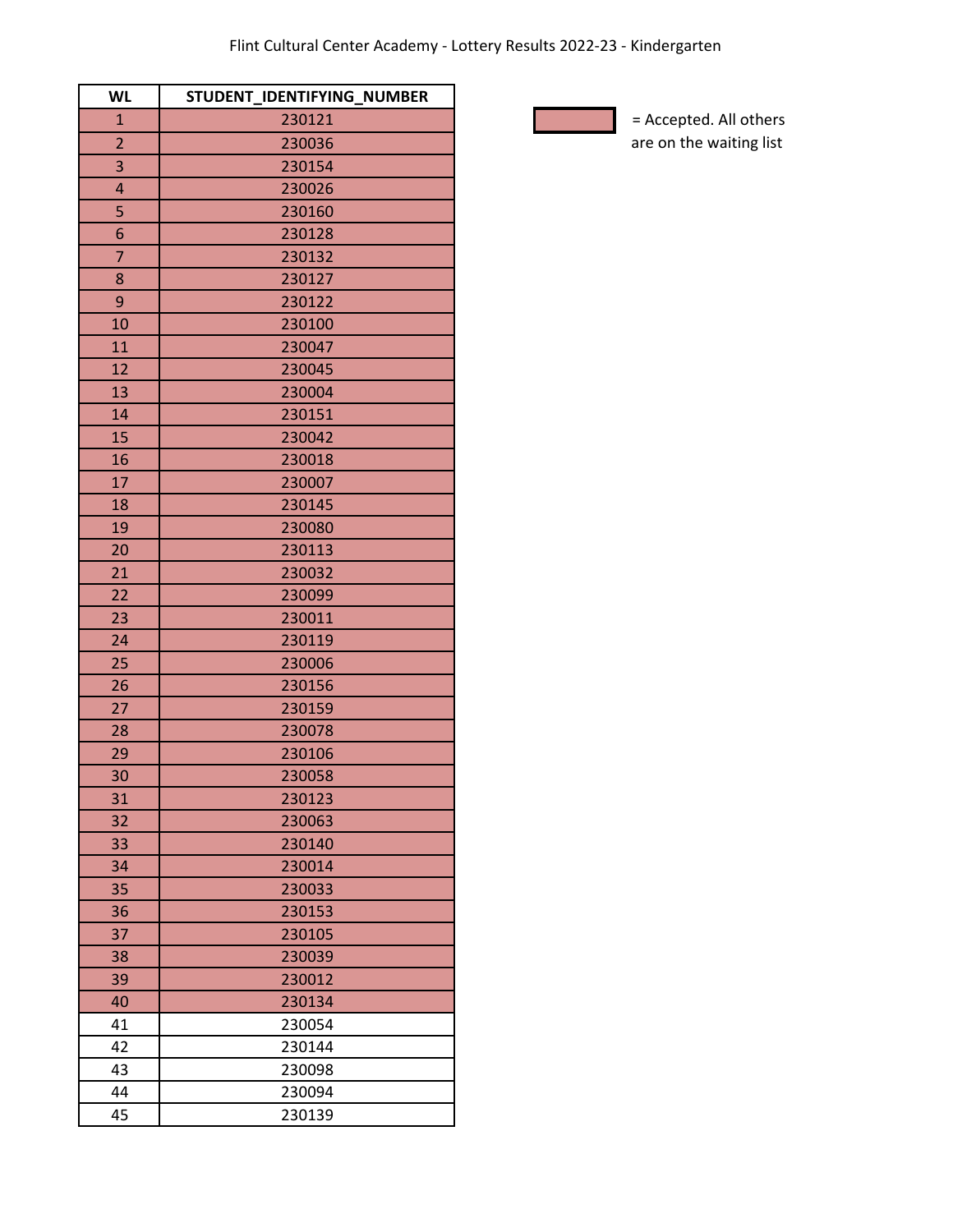| 46 | 230001 |
|----|--------|
| 47 | 230107 |
| 48 | 230129 |
| 49 | 230079 |
| 50 | 230157 |
| 51 | 230035 |
| 52 | 230112 |
| 53 | 230015 |
| 54 | 230041 |
| 55 | 230149 |
| 56 | 230061 |
| 57 | 230131 |
| 58 | 230031 |
| 59 | 230108 |
| 60 | 230059 |
| 61 | 230024 |
| 62 | 230117 |
| 63 | 230090 |
| 64 | 230147 |
| 65 | 230053 |
| 66 | 230084 |
| 67 | 230072 |
| 68 | 230049 |
| 69 | 230066 |
| 70 | 230148 |
| 71 | 230060 |
| 72 | 230142 |
| 73 | 230086 |
| 74 | 230150 |
| 75 | 230109 |
| 76 | 230044 |
| 77 | 230019 |
| 78 | 230114 |
| 79 | 230101 |
| 80 | 230158 |
| 81 | 230126 |
| 82 | 230021 |
| 83 | 230103 |
| 84 | 230125 |
| 85 | 230111 |
| 86 | 230068 |
| 87 | 230065 |
| 88 | 230075 |
| 89 | 230138 |
| 90 | 230046 |
| 91 | 230137 |
| 92 | 230016 |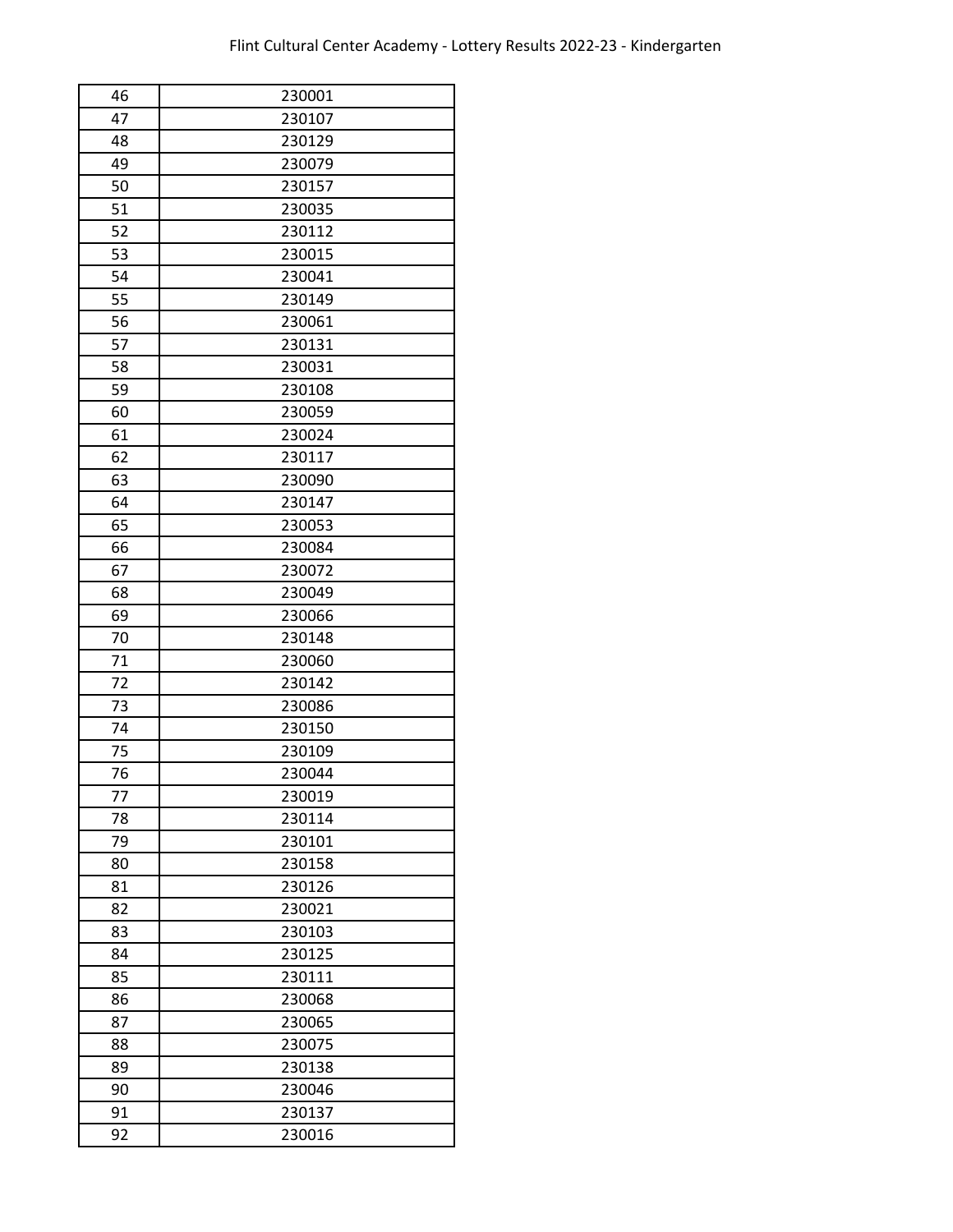| 93  | 230050 |
|-----|--------|
| 94  | 230002 |
| 95  | 230048 |
| 96  | 230091 |
| 97  | 230130 |
| 98  | 230120 |
| 99  | 230096 |
| 100 | 230133 |
| 101 | 230008 |
| 102 | 230104 |
| 103 | 230097 |
| 104 | 230071 |
| 105 | 230003 |
| 106 | 230009 |
| 107 | 230056 |
| 108 | 230010 |
| 109 | 230027 |
| 110 | 230081 |
| 111 | 230141 |
| 112 | 230062 |
| 113 | 230083 |
| 114 | 230034 |
| 115 | 230155 |
| 116 | 230013 |
| 117 | 230115 |
| 118 | 230093 |
| 119 | 230055 |
| 120 | 230124 |
| 121 | 230077 |
| 122 | 230030 |
| 123 | 230087 |
| 124 | 230020 |
| 125 | 230070 |
| 126 | 230110 |
| 127 | 230017 |
| 128 | 230028 |
| 129 | 230085 |
| 130 | 230118 |
| 131 | 230052 |
| 132 | 230037 |
| 133 | 230089 |
| 134 | 230135 |
| 135 | 230073 |
| 136 | 230023 |
| 137 | 230069 |
| 138 | 230143 |
| 139 | 230064 |